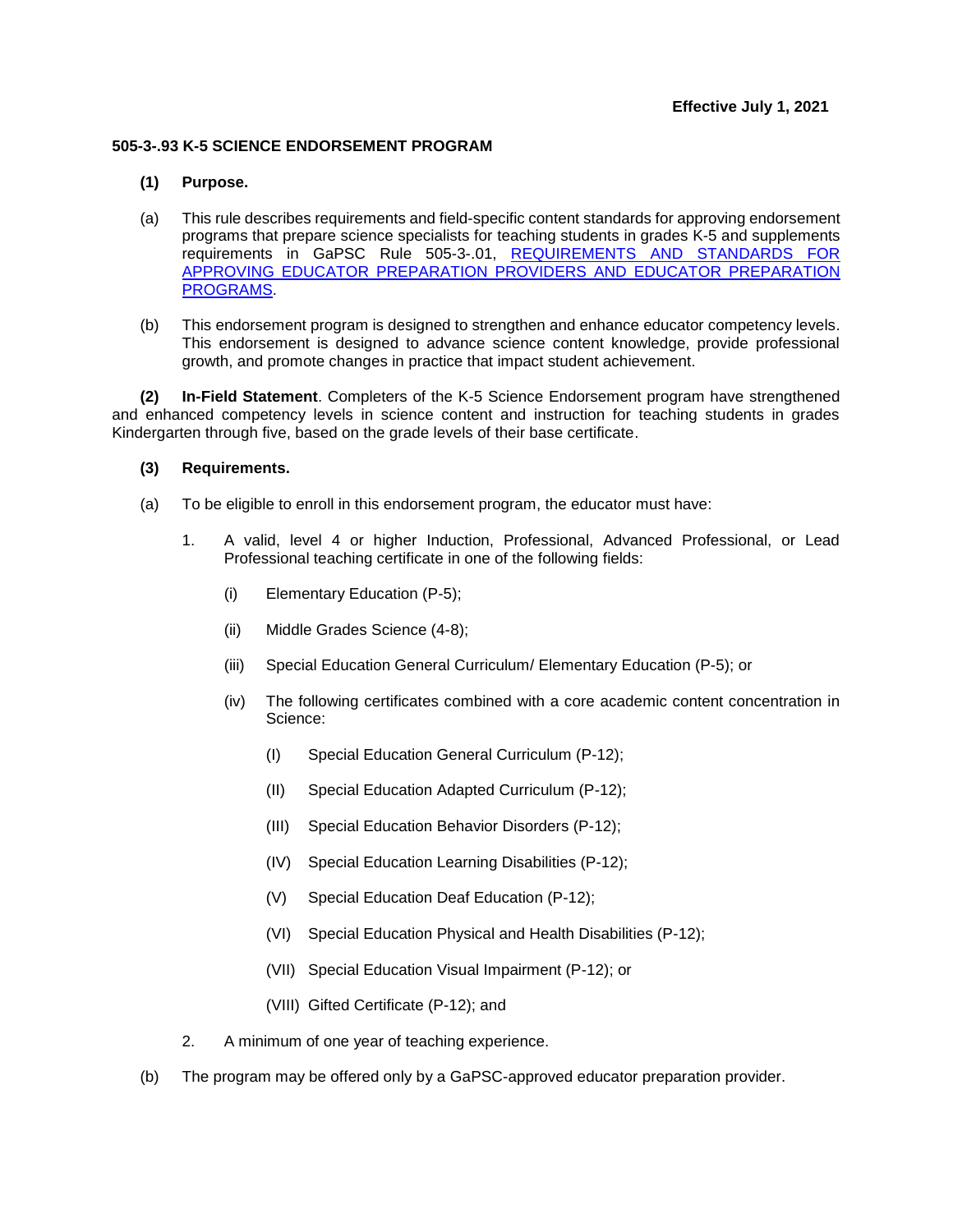- (c) The program shall be offered as a post-baccalaureate endorsement and may not be embedded in an initial preparation program.
- (d) The program shall require candidates to complete an authentic residency. An authentic residency is defined as a supervised and coordinated series of real applications of knowledge and skills occurring in actual classroom settings that allow candidates to further develop and demonstrate the knowledge and skills acquired in coursework. Residency experiences shall require demonstration of the content knowledge and pedagogical skills delineated in program content standards. Authentic residency experiences shall occur in candidates' assigned classrooms, as well as in settings other than candidates' assigned classrooms to ensure experiences with diverse students and with students in the grade levels of the candidate's base certificate. The authentic residency must include a portfolio component.
- (e) Prior to the creation of this rule a certificate known as the Early Childhood Science Endorsement was available. Those holding the Early Childhood Science Endorsement issued prior to June 30, 2010 may keep the endorsement; however, it will not result in eligibility for salary incentives. The K-5 Science Endorsement program shall include a process by which educators holding the Early Childhood Science Endorsement may add the K-5 Science Endorsement and thereby become eligible to earn salary incentives without repeating the full endorsement program. The process shall include but not be limited to the submission of a portfolio which will be assessed by the program provider. Based on the assessment of the portfolio, the program provider may prescribe coursework or performance-based assessments as necessary to ensure that all standards and requirements herein are met before recommending the candidate for the K-5 Science Endorsement.
- (f) The portfolio shall include but not be limited to: evidence of observations by supervisors, student work samples, student work samples with analysis, self-reflection, and evidence of the effective use of technology to assist in student learning.
- (g) The preparation program described in program planning forms, catalogs, and syllabi shall require a minimum of three courses of which two courses shall be focused on the advancement of content knowledge and one course shall be focused on content-specific pedagogy and proven strategies that address the following standards:
	- 1. The program shall prepare candidates who structure and interpret concepts, ideas and relationships in science at a level appropriate to K-5 students as indicated in the following:
		- (i) The program shall prepare candidates who understand the major concepts and principles of the science disciplines (life, physical, and earth and space) and interdisciplinary science perspectives as defined by *A Framework for K-12 Science Education – Practices, Crosscutting Concepts, and Core Ideas 2012*.
			- (I) In relation to the life sciences, candidates shall understand
				- I. From Molecules to Organisms: Structures and Processes How organisms live, grow, respond to their environment, and reproduce including:
					- A. Structure and Function How the structures of organisms enable life's functions;
					- B. Growth and Development of Organisms How organisms grow and develop;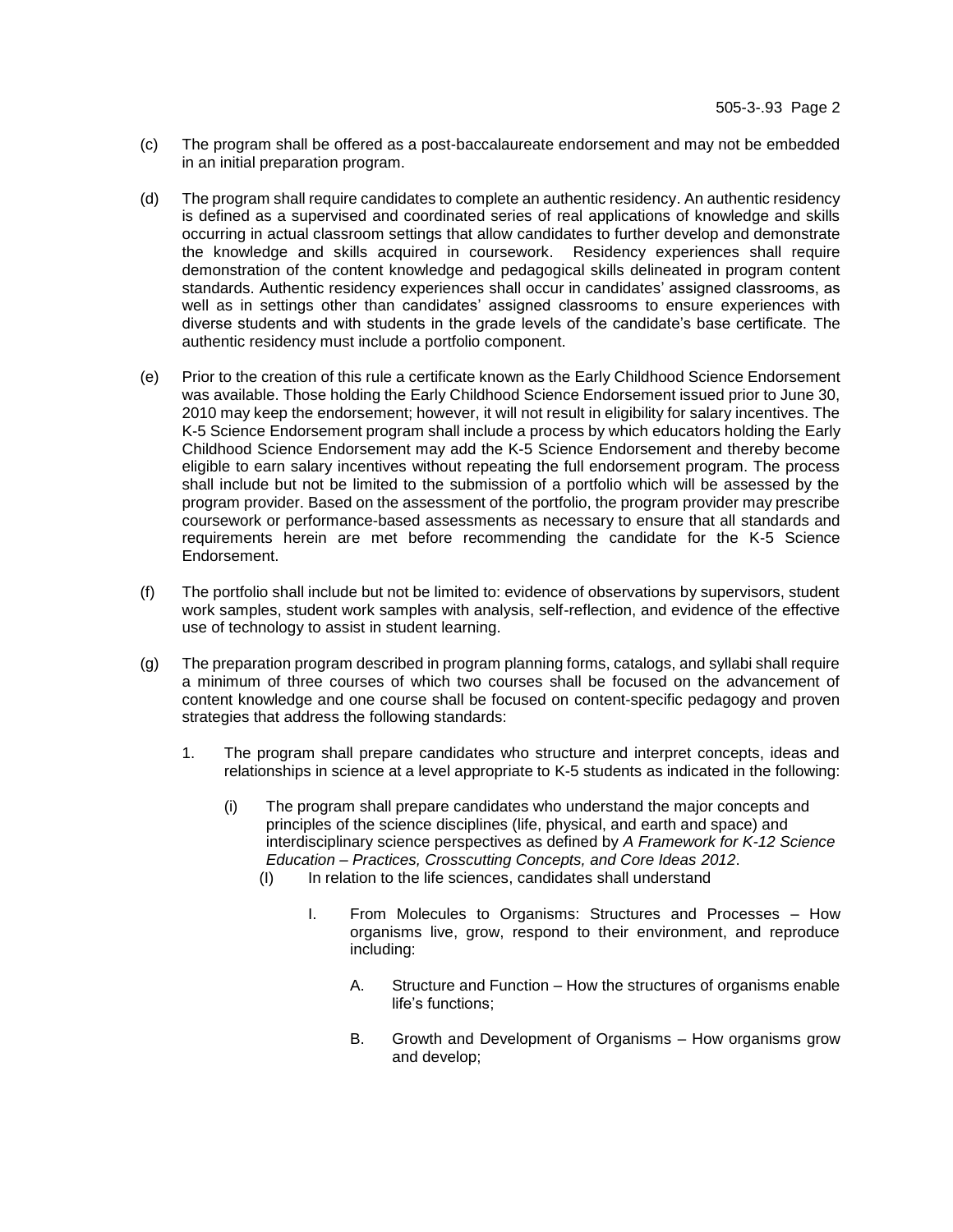- C. Organization for Matter and Energy Flow in Organisms How organisms obtain and use the matter and energy they need to live and grow; and
- D. Information Processing How organisms detect, process, and use information about the environment.
- II. Ecosystems: Interactions, Energy, and Dynamics How and why organisms interact with their environment and the effects of the interactions including:
	- A. Interdependent Relationships in Ecosystems How organisms interact with the living and nonliving environments to obtain matter and energy;
	- B. Cycles of Matter and Energy Transfer in Ecosystems How matter and energy move through an ecosystem;
	- C. Ecosystem Dynamics, Functioning, and Resilience What happens to ecosystems when the environment changes; and
	- D. Social Interactions and Group Behavior How organisms interact in groups so as to benefit individuals.
- III. Heredity: Inheritance and Variation of Traits How characteristics of one generation pass to the next and how individuals of the same species and even siblings have different characteristics including:
	- A. Inheritance of Traits How the characteristics of one generation relate to the previous generation; and
	- B. Variation of Traits How individuals of the same species vary in how they look, function, and behave.
- IV. Biological Evolution: Unity and Diversity How there can be so many similarities among organisms yet so many different kinds of plants, animals, and microorganisms and how biodiversity affects humans including:
	- A. Evidence of Common Ancestry and Diversity What evidence shows that different species are related;
	- B. Natural Selection How genetic variation among organisms affects survival and reproduction;
	- C. Adaptation How the environment influences populations of organisms over multiple generations; and
	- D. Biodiversity and Humans Biodiversity, how humans affect it, and how it affects humans;
- (II) In relation to the physical sciences, candidates shall understand
	- I. Matter and Its Interactions How one explains the structure, properties, and interactions of matter including: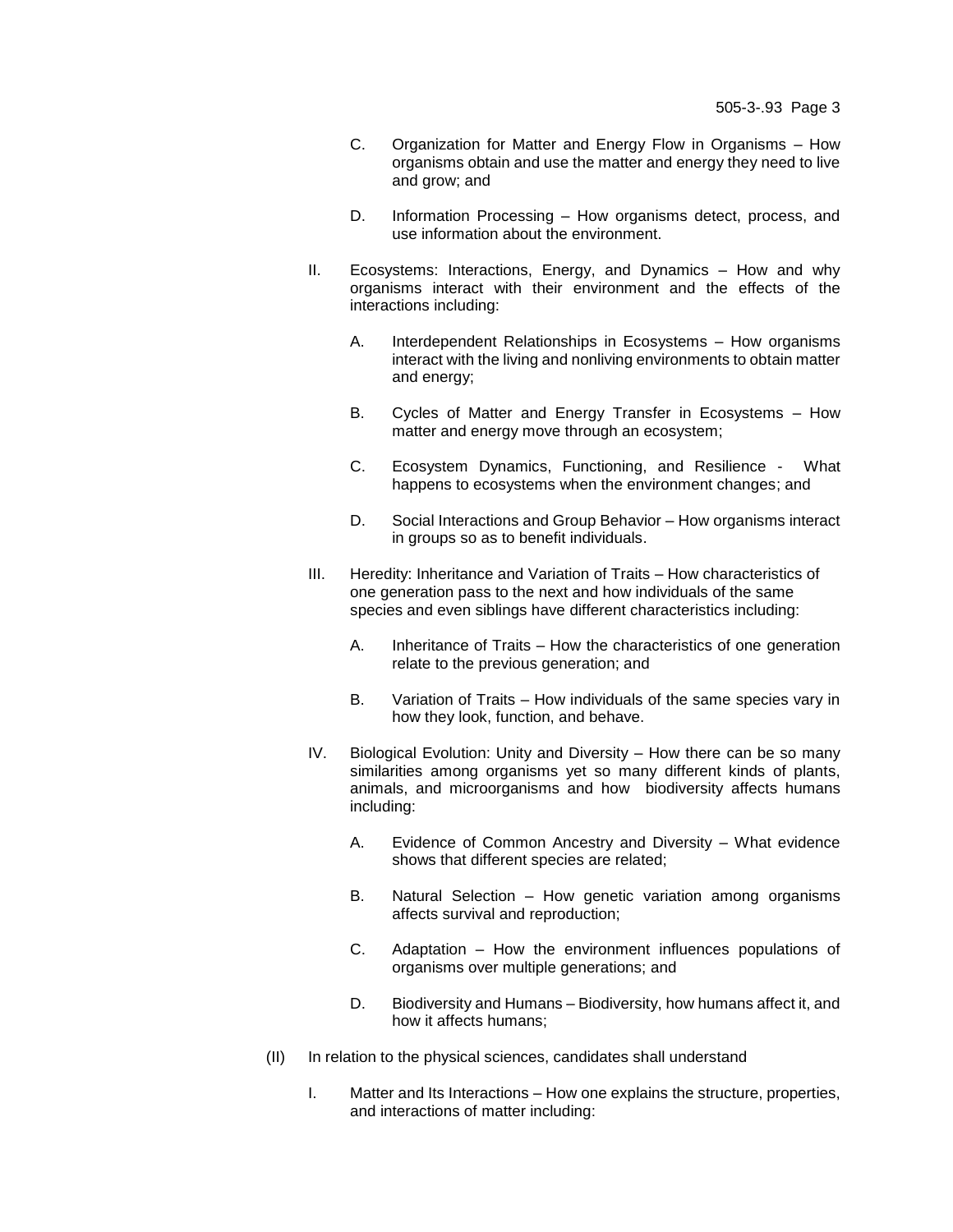- A. Structure and Properties of Matter How particles combine to form the variety of matter one observes; and
- B. Chemical Reactions How substances combine or change (react) to make new substances and how one characterizes and explains these reactions and makes predictions about them.
- II. Motion and Stability: Forces and Interactions How one explains and predicts interactions between objects and within systems of objects including:
	- A. Forces and Motion How one predicts an object's continued motion, changes in motion, or stability;
	- B. Types of Interactions What underlying forces explain the variety of interactions observed; and
	- C. Stability and Instability in Physical Systems Why some physical systems are more stable than others.
- III. Energy How energy is transferred and conserved including:
	- A. Definitions of Energy;
	- B. Conservation of Energy in Energy Transfer What is meant by conservation of energy and how energy is transferred between objects or systems;
	- C. Relationship Between Energy and Forces- How forces are related to energy; and
	- D. Energy in Chemical Processes and Everyday Life How food and fuel provide energy and if energy is conserved, why people say it is produced or used;
- IV. Waves and Their Application in Technologies for Information Transfer How waves are used to transfer energy and information including:
	- A. Wave Properties –The characteristics, properties, and behaviors of waves;
	- B. Electromagnetic Radiation What is light, how one explains the varied effects that involve light, and other forms of electromagnetic radiation; and
	- C. Information Technologies and Instrumentation How instruments that transmit and detect waves are used to extend human senses.
- (III) In relation to the Earth and space sciences, candidates shall understand
	- I. Earth's Place in the Universe Including:
		- A. The Universe and Its Stars;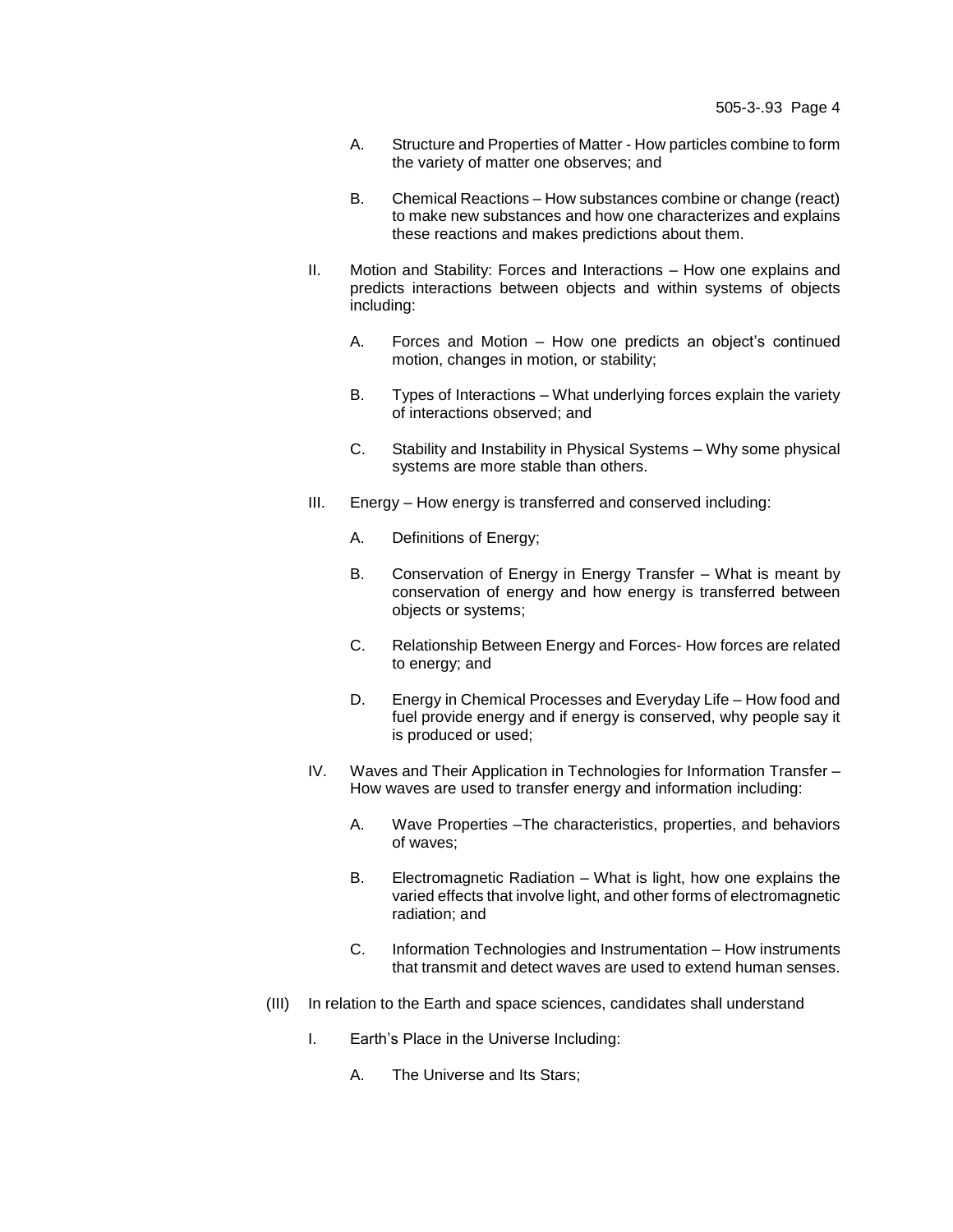- B. Earth and the Solar System The predictable patterns caused by Earth's movement in the solar system; and
- C. The History of Planet Earth How people reconstruct and date events in Earth's planetary history.
- II. Earth's Systems How and why Earth is constantly changing including:
	- A. Earth Materials and Systems How Earth's major systems interact;
	- B. Plate Tectonics and Large-Scale System Interactions Why the continents move, and what causes earthquakes and volcanoes;
	- C. The Roles of Water in Earth's Surface Processes How the properties and movements of water shape Earth's surface and affect its systems;
	- D. Weather and Climate What regulates weather and climate; and
	- E. Biogeology How living organisms alter Earth's processes and structures.
- III. Earth and Human Activity How Earth's surface processes and human activities affect each other including:
	- A. Natural Resources How humans depend on Earth's resources;
	- B. Natural Hazards How natural hazards affect individuals and societies;
	- C. Human Impacts on Earth Systems How humans change the planet; and
	- D. Global Climate Change How people model and predict the effects of human activities on Earth's climate.
- (ii) The program shall prepare candidates who understand how the major crosscutting concepts and scientific and engineering practices, which include inquiry, are integrated with the scientific disciplinary core ideas to create a three dimensional learning experience as indicated in the following:
	- (l) Scientific and Engineering Practices including:
		- l. Asking questions (for science) and defining problems (for engineering):
			- A. Developing and using models;
			- B. Planning and carrying out investigations;
			- C. Analyzing and interpreting data;
			- D. Using mathematics and computational thinking;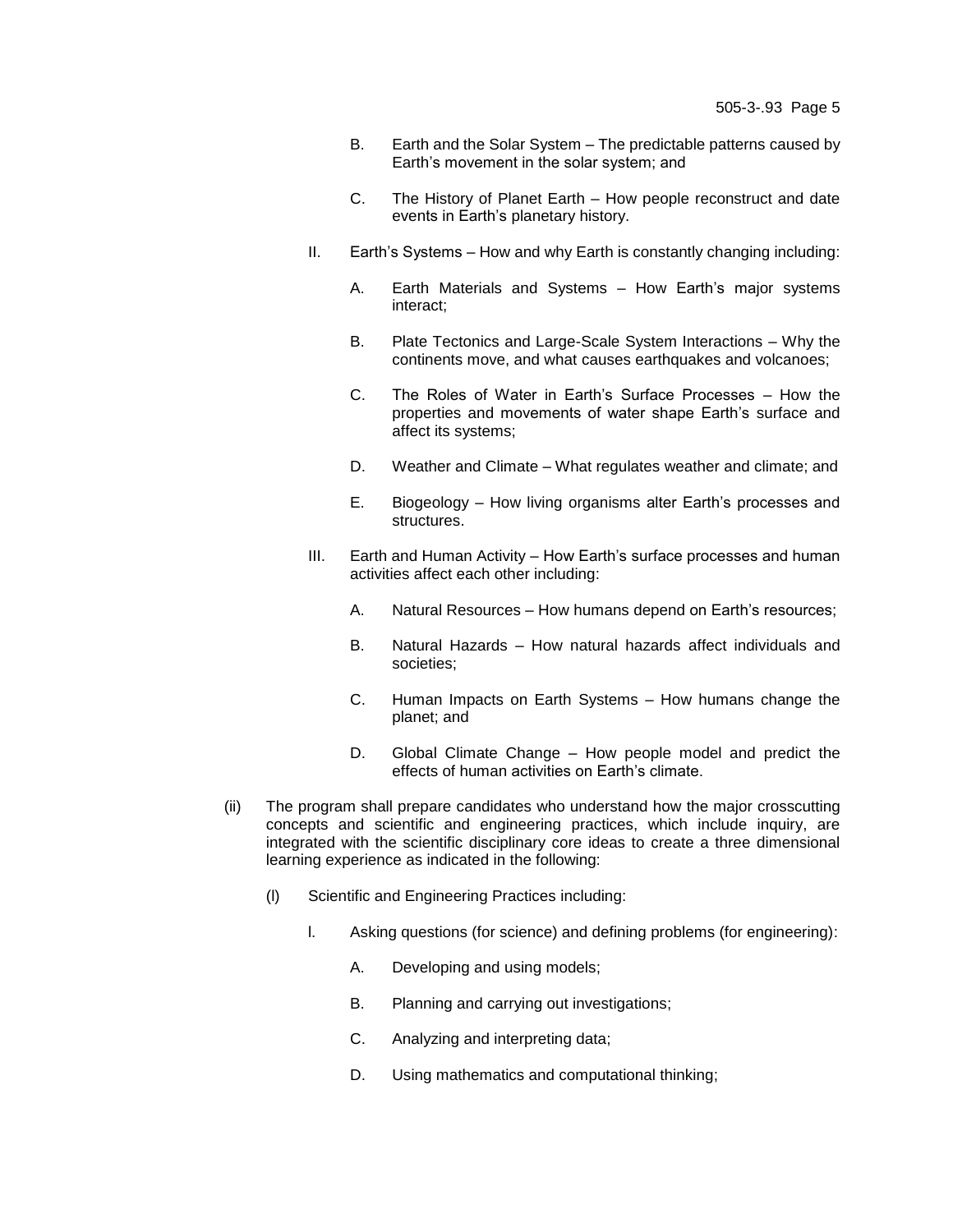- E. Constructing explanations (for science) and designing solutions (for engineering);
- F. Engaging in argument from evidence; and
- G. Obtaining, evaluating, and communicating information.
- II. Crosscutting Concepts including:
	- A. Patterns;
	- B. Cause and effect: Mechanism and explanation;
	- C. Scale, proportion, and quantity;
	- D. Systems and system models;
	- E. Energy and matter: Flows, cycles, and conservation;
	- F. Structure and function; and
	- G. Stability and change.
- 2. The program shall prepare candidates who are able to engage K-5 students regularly and effectively integrate core ideas, crosscutting concepts, and science and engineering practices and who understand the roles the three dimensions of the Framework play in the development of scientific knowledge as indicated in the following:
	- (i) The program shall prepare candidates who understand scientific and engineering practices and their relationship to the development of scientific knowledge;
	- (ii) The program shall prepare candidates who engage K-5 students effectively in scientific and engineering practices appropriate for their grade level and abilities;
	- (iii) The program shall prepare candidates who understand how to engage K-5 students effectively in studies of the nature of science and conventions of scientific explanations; and
	- (iv) The program shall prepare candidates who use appropriate technology to teach K-5 students science.
- 3. The program shall prepare candidates who relate science to the daily lives and interests of students, understand the relationships of science to society and the community, and use human and institutional resources to advance the science education of their students understanding as indicated in the following:
	- (i) The program shall prepare candidates who relate science to the personal lives, needs, and interests of K-5 students;
	- (ii) The program shall prepare candidates who understand the values and needs of the community and their effect on science teaching and learning;
	- (iii) The program shall prepare candidates who use community, human, and institutional resources to advance science learning in the classroom and in the field;
	- (iv) The program shall prepare candidates who understand the nature of science.